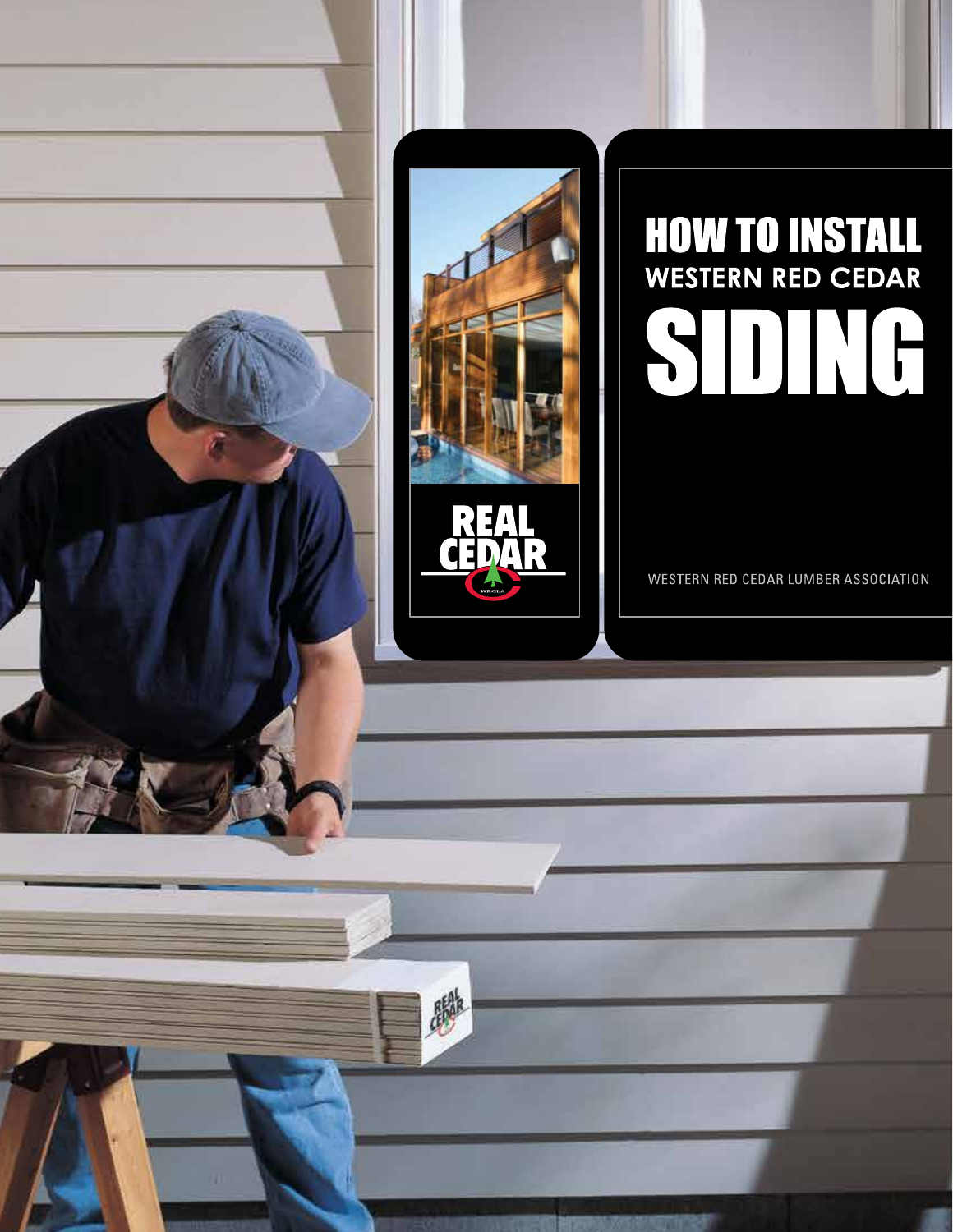*Congratulations on your choice of Western Red Cedar siding. Western Red Cedar is one of the world's premier quality woods noted for its appearance, durability, light weight, insulation value and dimensional stability. It will provide your home with character and a distinction that other sidings cannot match. Properly installed and finished, it will provide years of low maintenance performance.*

*Before beginning your siding project read this brochure thoroughly – it contains useful information to ensure the siding is installed correctly and will perform as intended. This brochure is organized into three sections.* 

*Section I. Before You Start deals with numerous considerations which you should be aware of before you start installing Western Red Cedar siding.* 

*Section II. Outlines proper installation techniques.* 

*Section III. Provides a list of industry best practices for Western Red Cedar siding installation.* 

*Note that these are general guidelines that are minimum standards to be followed with confidence in most areas. However, severe local climatic conditions such as extreme heat and dryness; high winds; seacoast exposure; and, areas with wide climatic swings may necessitate additional provisions for the installation of the siding. Your national and local building code requirements always supersede these instructions.*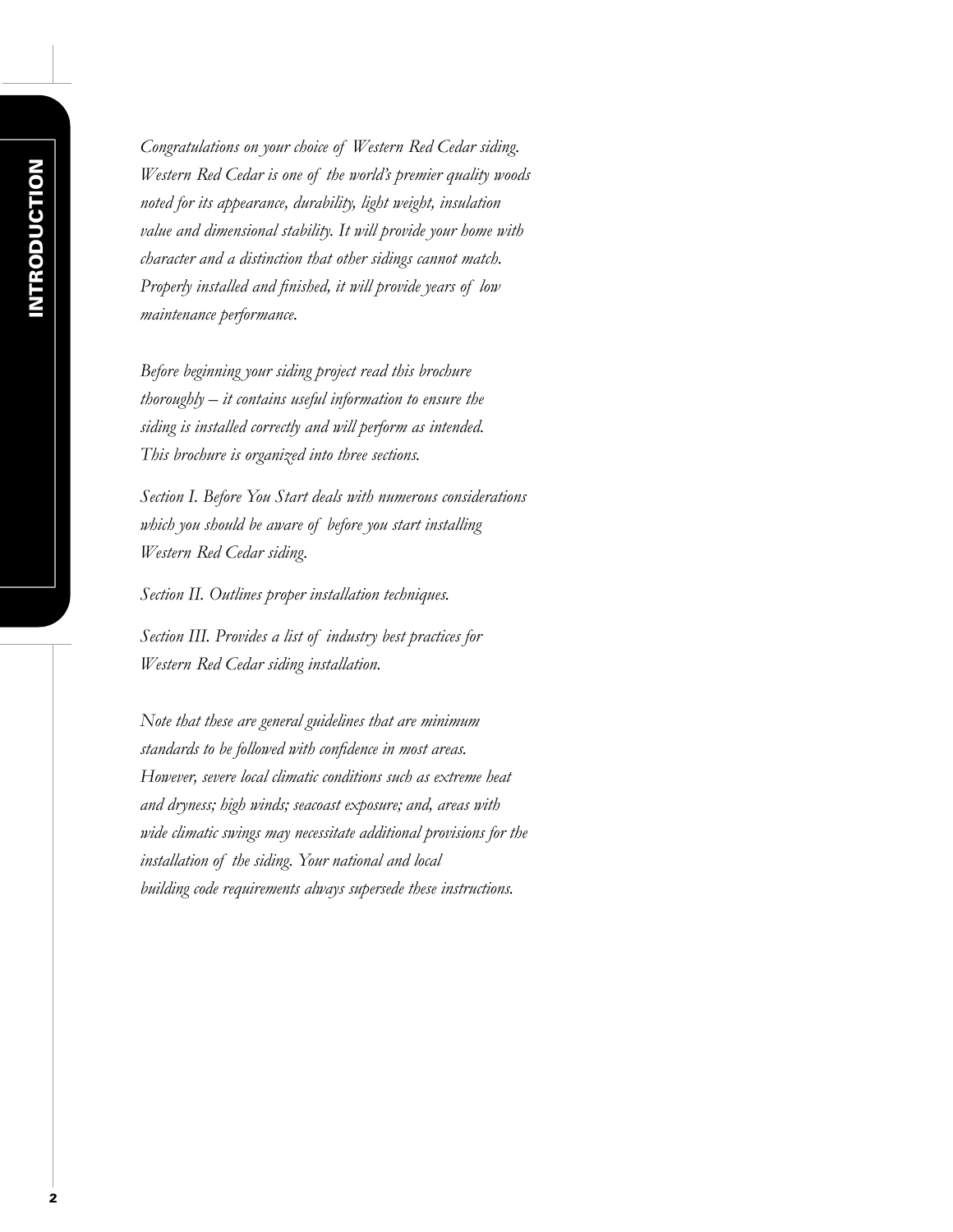# SECTION I BEFORE YOU START

# **1. INSPECT MATERIAL**

Always purchase recognized grades such as those from WRCLA members and ensure you understand the grade of material you've purchased. Grades are designed for specific appearances and uses. Before installing, be sure the siding you've selected meets your requirements. Any product found to be damaged or visually unacceptable for any reason should not be installed; if you encounter any such product STOP and call your supplier immediately.

# **2. ACCLIMATIZE SIDING BEFORE INSTALLING**

One of the most stable softwoods, Western Red Cedar is nevertheless a natural material and it responds to the environment. Cedar siding can swell or shrink as it gains or loses moisture to reach equilibrium with the moisture content of the surrounding air. Ensuring that the moisture content of cedar siding is at equilibrium before it is installed will minimize movement later on. Recommended moisture content for sidings are given in the table below.

|                    | <b>Average</b> | <b>Individual Pieces</b> |
|--------------------|----------------|--------------------------|
| Most Areas         | 12%            | $9 - 14%$                |
| Dry Areas          | 9%             | $7 - 12%$                |
| Damp, Warm Coastal | 12%            | $9 - 14%$                |

*1) To calculate average, test 10% or more of pieces.* 

*2) Source: Wood Handbook 1987.* 

#### **The following procedures are suggested for different siding specifications:**

#### *Kiln Dried Clear Siding*

Kiln dried siding products are the preferred choice for consistency, stability, paintability and overall performance. These siding products have been dried at the mill to 12-15% moisture content. They are the most ready-to-use of all siding products. If the siding has not been wetted prior to arrival on the job site it may be applied upon arrival except in hot and dry conditions where 3 to 5 days of well ventilated storage away from direct sunlight is generally required. If the siding has been wetted it must be separated and allowed to dry to the local equilibrium moisture content.

#### *Dry Knotty Sidings*

Some knotty sidings are air or kiln dried to less than 19% moisture content. These products should be acclimatized to ambient moisture conditions by stacking the siding face to face on evenly spaced, vertically aligned stickers in a dry storage area for 7-10 days. More time may be required in damp or humid conditions.

# *Green (Unseasoned) Sidings*

Unseasoned or green sidings have not been dried prior to delivery and require a longer time to acclimatize than seasoned sidings. Separate the siding with vertically aligned stickers, keeping two pieces stacked face to face between stickers and store in a well ventilated dry location for a minimum of 30 days, or longer in damp or humid conditions. If specifying unseasoned siding, patterns such as channel, bevel and board-and-batten are recommended since these allow for shrinkage. Narrower widths are also recommended since they move less overall than wider widths. Note the WRCLA discourages the use of green sidings.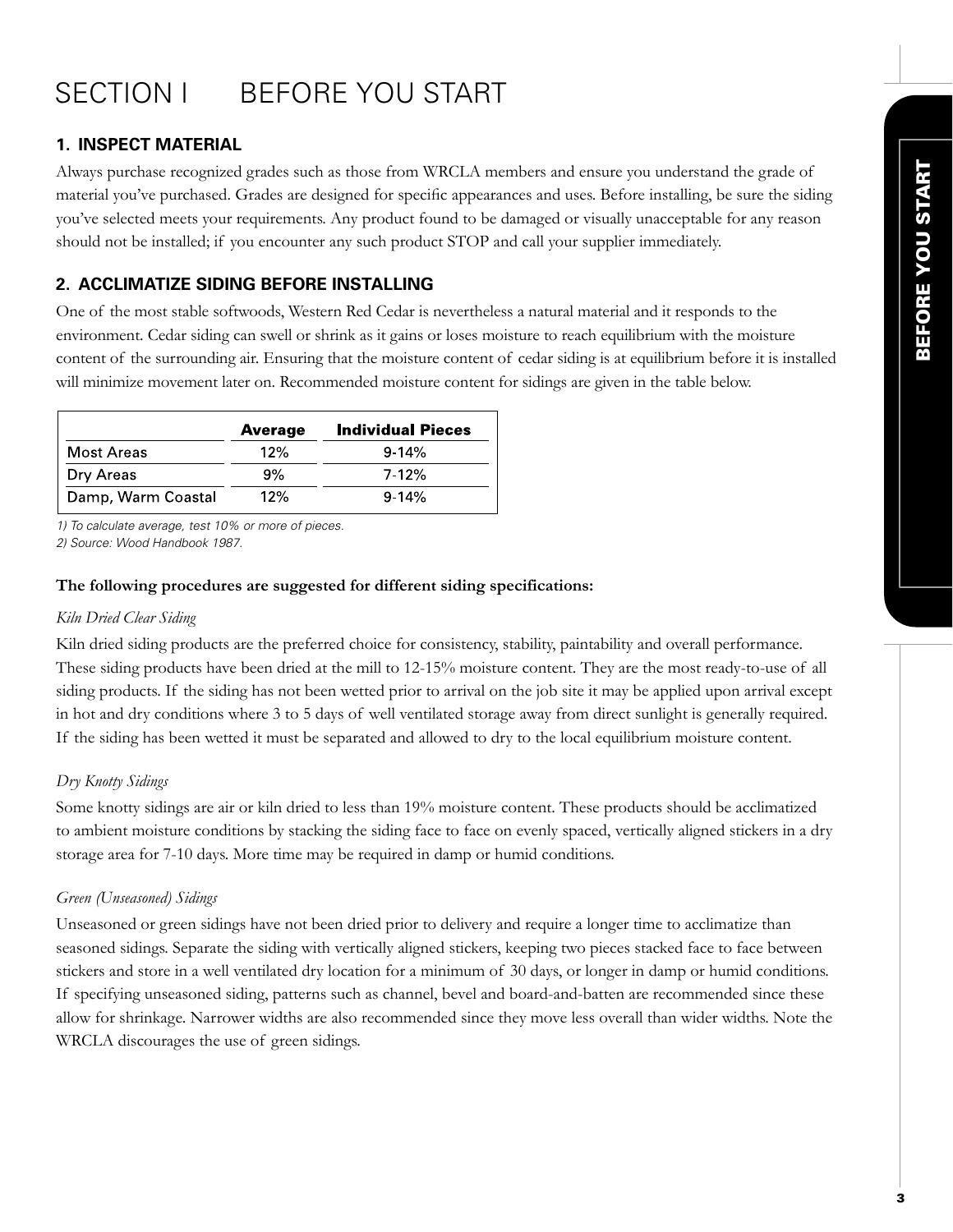## **3. JOB SITE STORAGE**

Until installed, Western Red Cedar siding needs protection from direct sunlight, water saturation, snow, ice, dirt, and other elements. Store the siding flat and off the ground on stickers and a vapor barrier so that moisture is not absorbed through the bottom boards of the stack. Protect with a waterproof covering elevated in the center so that water does not pool on the cover. Do not completely seal the bundle, as good air circulation is required. Ideally, the siding should be stored in an enclosed building such as a garage prior to use.



## **4. FINISH SIDING PRIOR TO INSTALLATION**

Before installation (job site), applying a finish to all surfaces (including ends) is recommended. Factory applied finishes are best. They ensure the best performance of the finish. The type of coating will be determined by final finish and look selected. The finish protects the wood from moisture absorption and UV degradation, helps prevent staining caused by mildew and extractives and will increase the service life of top coats.

| <b>Type of Finish Coat</b>                          | <b>Recommendation</b>                                                                                                                          |
|-----------------------------------------------------|------------------------------------------------------------------------------------------------------------------------------------------------|
| Natural<br>and semi-transparent stains              | Apply the oil based stain to<br>all surfaces.                                                                                                  |
| 100% acrylic-latex solid<br>color stains and paints | Apply an alkyd oil, stain-blocking primer (preferred)<br>to all surfaces. High quality water based stain blocking<br>primers may also be used. |
| Bleaching oils                                      | Apply the bleaching oil to all surfaces.                                                                                                       |

#### **Recommended Procedures for Finishing Western Red Cedar Siding**

*More information about finishing is available on the WRCLA's website and in the "How to Finish Western Red Cedar" publication.*

# **5. FIELD CUTS**

Regardless of the time of the year of the installation, all field cuts must be finished. The end grain of all wood products absorbs liquids up to 250 times more rapidly than other wood surfaces. 100% acrylic-latex primer is acceptable as long as it is able to properly cure according to the primer manufacturer's instructions. However, where temperatures drop below 50 degrees Fahrenheit either during application or within the curing period, use an alkyd oil wood primer to coat end grain exposed by jobsite cuts. Siding with end cuts coated with alkyd oil primer can be installed before drying without compromising the coating's effectiveness. Above 50 degrees, a high quality 100% acrylic-latex primer will suffice to coat exposed end grain if allowed to dry before installation. With either primer, follow manufacturer's recommendations.

# **6. FASTENERS**

Stainless steel nails are the best choice, especially if the siding is to be finished with transparent, semi-transparent stain or bleaching oil. Use No. 304 stainless for general siding applications and No. 316 for seacoast exposures.

WESTERN RED CEDAR SIDING

WESTERN RED CEDAR SOLL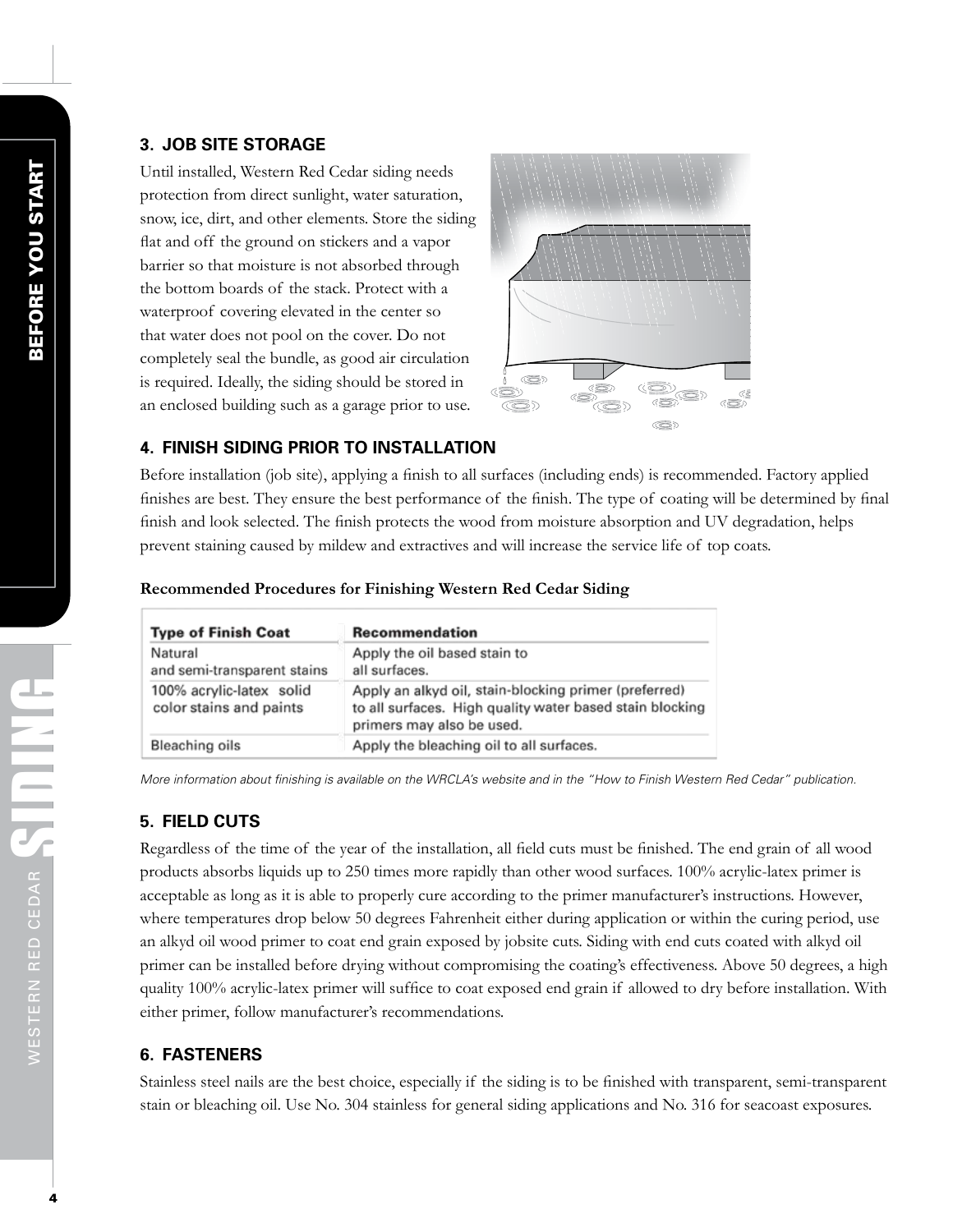Hot-dipped galvanized as per ASTM A-153, aluminum and stainless steel fasteners are all corrosion-resistant and all can be used to fasten Western Red Cedar. Other types of fasteners (including electroplated and mechanically galvanized) are not recommended. They can rust and disintegrate and react adversely with the natural preservative present in cedar, resulting in stains and streaks.

#### *Type*

For best result use "splitless" ring shank siding nails. These have thin shanks and blunt points to reduce splitting. Textured heads should be used to reduce the glossy appearance of the nail head.



#### *Hand Nailing is Preferred.*

Nails should be driven with care into the framing members. To ensure nailing accuracy, run chalk lines to mark framing locations. Heavy nailing distorts the wood and may cause splitting. At mitered corners, near edges and near ends, nail holes may need to be pre-drilled to avoid splitting. Avoid the use of pneumatic nailers if possible. If a pneumatic nailer must be used, reduce the air pressure and tap nails flush.

Overdriven nails must be remedied immediately. Fill overdriven nail holes with exterior grade wood putty specifically designed for filling exterior nail holes.

#### *Placement*

Siding should be fastened to each stud or blocking with nails spaced at a maximum of 24 inches on center. Nail placement depends on the siding pattern and width. The key is to fasten the siding securely without preventing it from moving in response to the moisture content in the air. In general, each piece of siding must be nailed independently. Nailing overlapping pieces together restricts the natural movements of each piece and may cause splitting.

#### *Size*

The size of nails to use depends on the type and thickness of siding. Use ring-shank siding nails long enough so that they penetrate solid wood by a minimum of  $1\frac{1}{4}$ ".

| <b>Siding Type*</b>                    | <b>Nominal</b><br>Thickness (in.) | <b>Spiral/Ring shank</b><br><b>Nail Length (in.)</b> |
|----------------------------------------|-----------------------------------|------------------------------------------------------|
| Bevel                                  | 1/2                               | 2(6d)                                                |
|                                        | 5/8                               | 2(6d)                                                |
|                                        | 3/4                               | $2 - 1/4$ (7d)                                       |
|                                        | 7/8 to 15/16                      | 3(10d)                                               |
|                                        | 5/4                               | 3(10d)                                               |
| Boards, T&G and Lap                    | 5/8                               | 2(6d)                                                |
|                                        | 3/4                               | 2(6d)                                                |
|                                        | 7/8                               | $2 - 1/4$ (7d)                                       |
| <b>Battens for Board</b><br>and Batten | 3/4                               | 3(10d)                                               |

*\* Important: For application over foam sheathing, add the thickness of the foam to the tabulated nail length.*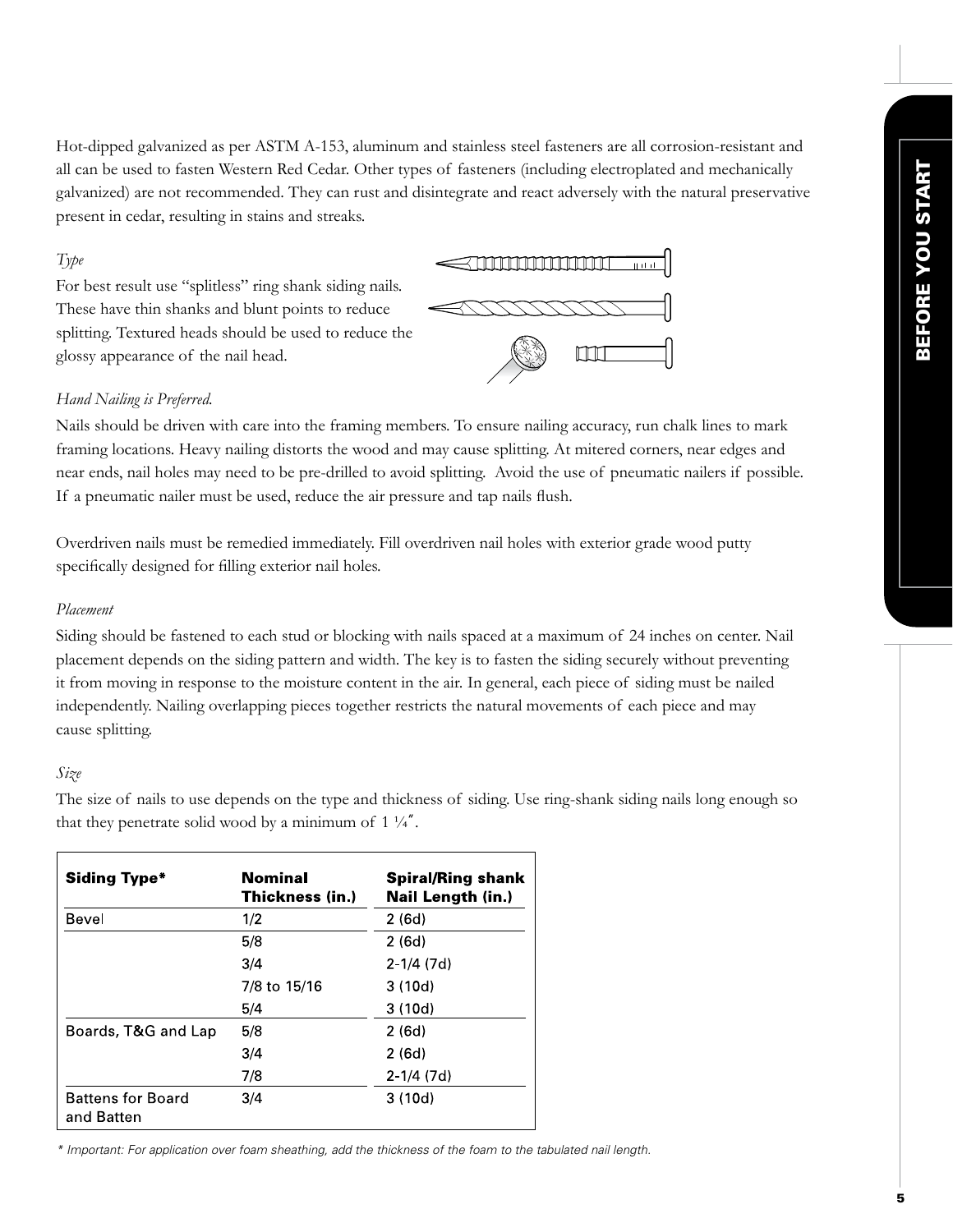#### **7. CONTROLLING MOISTURE: VAPOR BARRIERS AND BUILDING PAPER**



High humidity output from washers, dryers, showers, kitchens and other sources, combined with today's energy-efficient construction, can result in a build-up of interior moisture vapor. This vapor migrates through the fabric of a building from the warm interior to the cold exterior, and when it condenses to water can cause structural damage and damage to sidings and finishes. Vapor barriers installed on the warm side of the wall largely prevent the migration of moisture vapor but they are not perfect. Residual vapor must be allowed to escape to the outside. Housewrap installed on the outside face of the sheathing helps prevent rain and snow from penetrating the walls but allows the escape of moisture vapor. The WRCLA recommends the use of rainscreen wall construction (see diagram and related section later in this publication) especially when installing over rigid foam.

Proper wall construction includes the use of breathable or gas permeable housewrap (such as DuPont™ Tyvek® DrainWrap™) or building paper and interior vapor barriers. These are extremely effective in helping to prevent moisture problems.

#### **8. WALL CONSTRUCTION**

#### *Stud Walls*

Like all siding materials, Western Red Cedar performs best when installed properly on a suitable frame. Cedar siding should be securely nailed to framing members, furring members or to blocking between framing members. Standard stud walls generally require no special preparation for horizontal siding installation. Siding should be nailed into studs or blocking at maximum of 24 inches on center when applied over wood based sheathing and 16 inches on center when siding is installed without sheathing. In instances where an air space between siding and sheathing is desired (see rain screen wall construction), nail siding to furring strips, sheathing and framing. Maximum spacing for furring strips is 16 inches on center. Spacing for furring strips should match the spacing of the studs.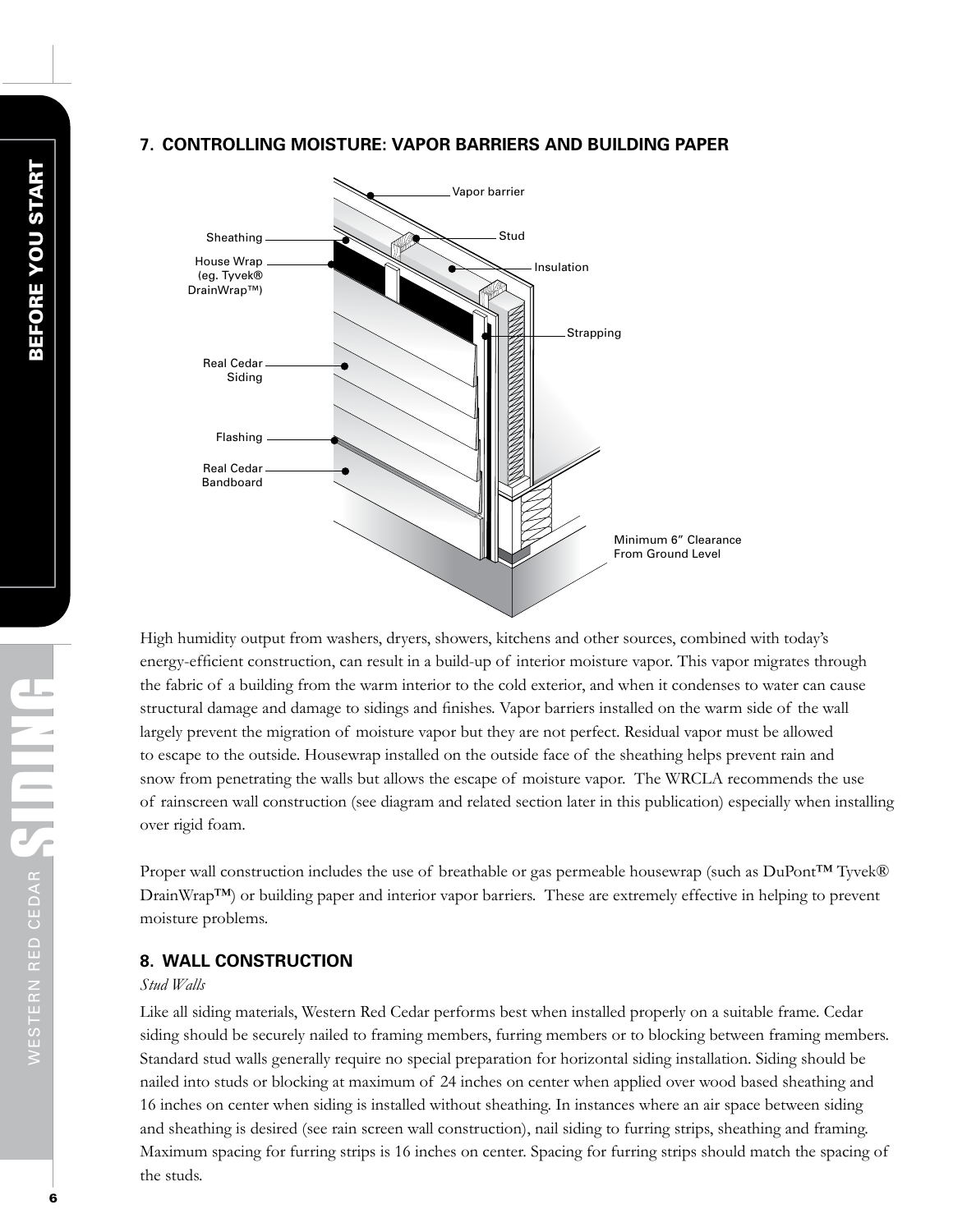Vertical siding applications require horizontal nailers, blocking or other wood framing members spaced no more than 24 inches on center. Check your building code to verify requirements in your area.

|                            | <b>Nominal Size</b><br>(inches) | <b>Actual Size</b><br>(inches)     | <b>Preferred Spacing</b><br>(inches) | <b>Maximum Spacing</b><br>(inches) |
|----------------------------|---------------------------------|------------------------------------|--------------------------------------|------------------------------------|
| <b>Blocking</b>            | 2x2                             | $1\frac{1}{2}$ x 1 $\frac{1}{2}$   | 16                                   | 24                                 |
| Furring over plywood/      |                                 |                                    |                                      |                                    |
| OSB sheathing <sup>2</sup> | 1x2                             | $\frac{3}{4} \times 1 \frac{1}{2}$ | 16                                   | 24                                 |
| Furring over masonry walls | 2x2                             | $1\frac{1}{2}$ x 1 $\frac{1}{2}$   | 16                                   | 24                                 |

#### **Lumber Size and Spacing for Blocking and Furring1**

*1. Furring must be securely fastened to studs.*

*2. Can be used in moist and severe climates to form an air space between siding and sheathing (i.e. rain screen).*

#### *Rain Screen Construction*

The basic rainscreen wall configuration, incorporating two layers, or wythes, separated by an air space, has variations that provide different levels of rain protection effectiveness. A distinction should be made between the drained cavity wall, the simple or open rain screen, and the pressure-equalized rain screen wall. What is usually meant by a "rain screen wall" is generally the latter: an exterior cladding, a cavity behind the cladding, drained and vented to the outside; an inner wall plane incorporating an air barrier; and a set of compartment seals limiting the cavity size. The outer "screen" layer of cladding deflects the kinetic force of the rain, while the inner wythe remains protected. The vented cavity uses gravity and flashings to drain water that penetrates the outer wall, away from vulnerable surfaces and joints. The cavity is sufficiently wide so that surface tension and capillary action are not able to move water across the cavity.

Step by step construction tips for basic rainscreen construction (check with local building codes for the appropriate techniques in your area):

- 1. Install gas permeable housewrap (such as DuPont™ Tyvek® DrainWrap™) or breathable building paper.
- 2. Install vertical furring strips. Ensure they are lined up with the studs.
- 3. Install screen materials under the ends of the furring strips. Fold the screen material over the furring strips and staple to the front of the furring strips.
- 4. Install Western Red Cedar siding over the furring strips.

#### *Masonry Walls*

Masonry walls require furring strips for horizontal and vertical siding installation. Furring strips must be thick enough to allow for nail penetration of  $1\frac{1}{4}$  into solid wood.

#### *Structural Insulated Panels (S.I.P.)*

Structural Insulated Panels require furring strips for horizontal and vertical siding installation. Furring strips must be thick enough to allow for nail penetration of 1¼" into solid wood. Typical Structural Insulated Panels have nominal ½" sheathing. To ensure the appropriate nailing base, furring strips a minimum of ¾" thick should be installed on the outside of the sheathing and breathable building paper at a maximum of 16 inches on center.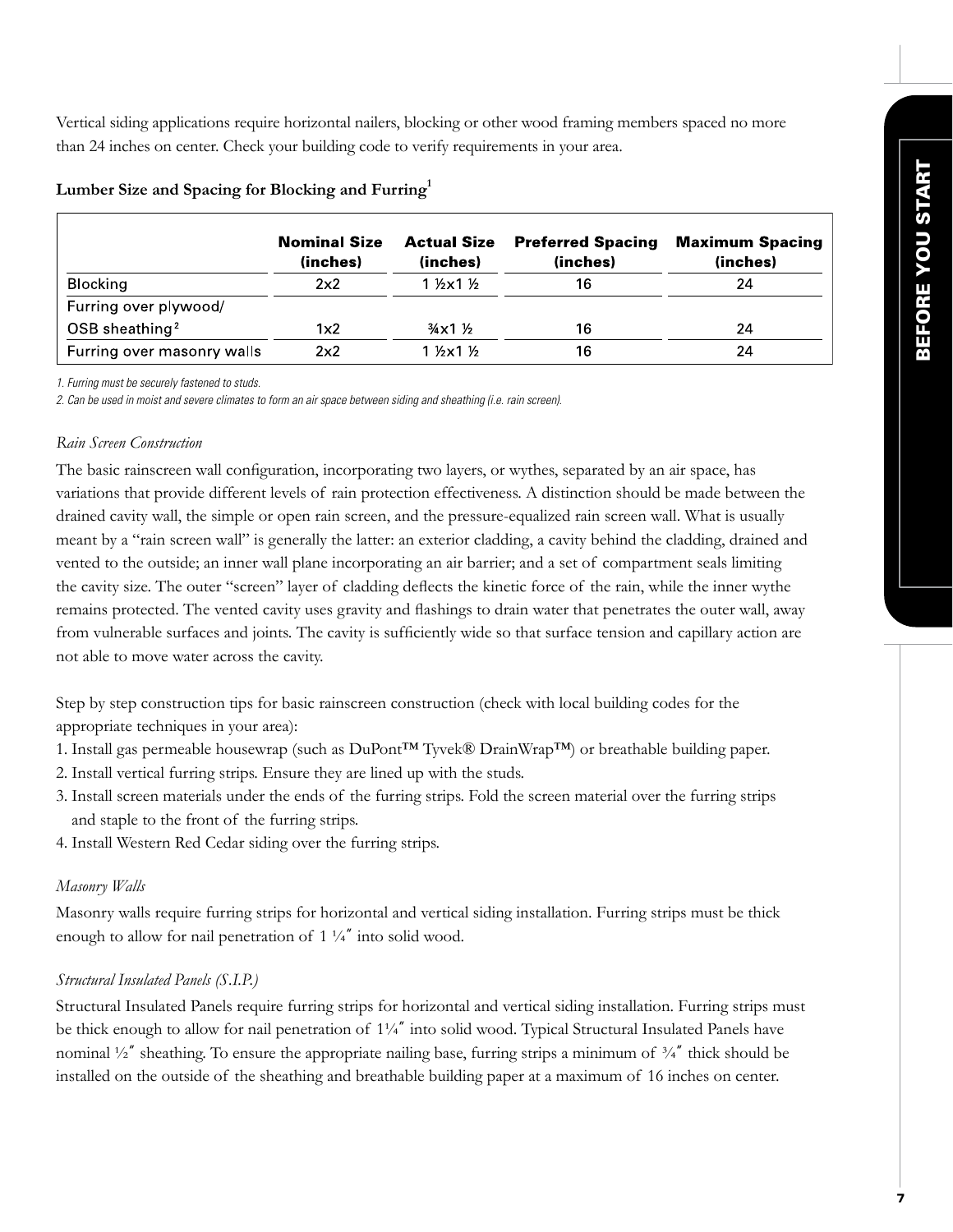#### *Insulated Concrete Forms (I.C.F.)*

These systems have no wood component and the foam has no nail holding capacity. As a result, Insulated Concrete Forms require framing of a minimum of  $1/4$ " thick spaced 16 inches on center on the outside of the foam. Note these will need to be securely fastened to the concrete.

#### *Rigid Foam Sheathing*

Rigid foam sheathing has an insulation value superior to that of traditional lumber and plywood sheathings. However, it has no nail holding power and using rigid foam sheathing as a nailing base for cedar siding is not recommended. Follow the nailing recommendations given in this publication as to nail type, positioning, penetration and spacing.

Foam sheathing panels vary in moisture permeability but are generally considered good moisture barriers. They should be used with a continuous film vapor retarder on the inside wall under the interior finish. Rigid foam sheathing can cause moisture to accumulate on the back of siding and cause staining, buckling and damage to finish coats. As a result, it is recommended that furring strips are used to create an air space between the sheathing and siding (follow the rainscreen construction method).

Other recommendations that should be followed to minimize potential problems:

- Thick, narrow siding is more stable than thinner, wider patterns and better able to resist dimensional changes.
- Use kiln-dried siding over rigid foam sheathing. This is the most stable cedar siding.
- Proper prefinishing is essential.
- Use light color finish coats to maximize heat reflection and reduce dimensional movement.
- In all cases it is strongly recommended that gas permeable house wrap, such as DuPont™ Tyvek® DrainWrap™, be applied over the foam sheathing.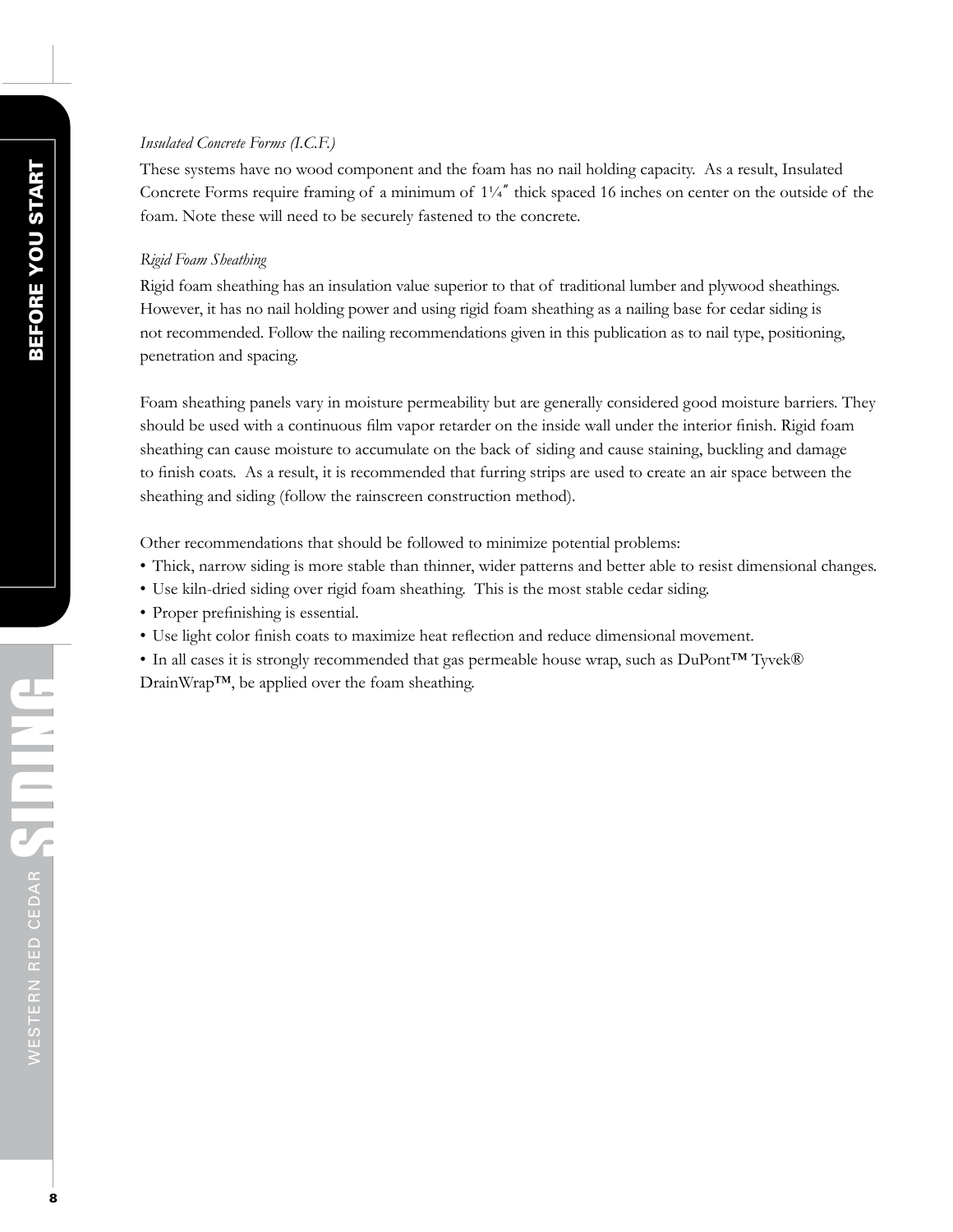# SECTION II INSTALLING WESTERN RED CEDAR SIDING

# **1. FLASHING**

Before installing siding, make sure that flashings are installed to prevent moisture from entering wall and roof spaces. Flashing is an important line of defense in controlling moisture in wall assemblies. Flashing intercepts and directs the flow of water away from the building to designed drainage paths. Install horizontal flashing extending from the top of all wall penetrations (i.e. all windows and doors) and at any material or material directional change (i.e. bandboards, water tables or the introduction of any alternative material). The flashing should tilt downward to allow water to drain away from the wall. Siding or trim should be ¼" above the flashing ledge. Do not caulk where the flashing and trim or other materials meet. Note that caulking in lieu of flashing is not acceptable.

#### *Door and Window Flashing*

The purpose of flashing window and door headers is to intercept water behind the siding and direct it to the outside, and to redirect water flowing down the face of the wall to flow away from the wall opening.

Moisture can accumulate behind the siding as a result of:

- rain penetration through the siding;
- water vapor diffusion;
- leakage of moist air from the interior or condensation.

Some moisture will drain through the weepholes at the bottom of windows. An additional head trim flashing is required at the head of the window/door to direct water further outward, beyond the thickness of the window

#### *Skirt and Bandboards*





Ground Level Skirtboard Second Story Bandboard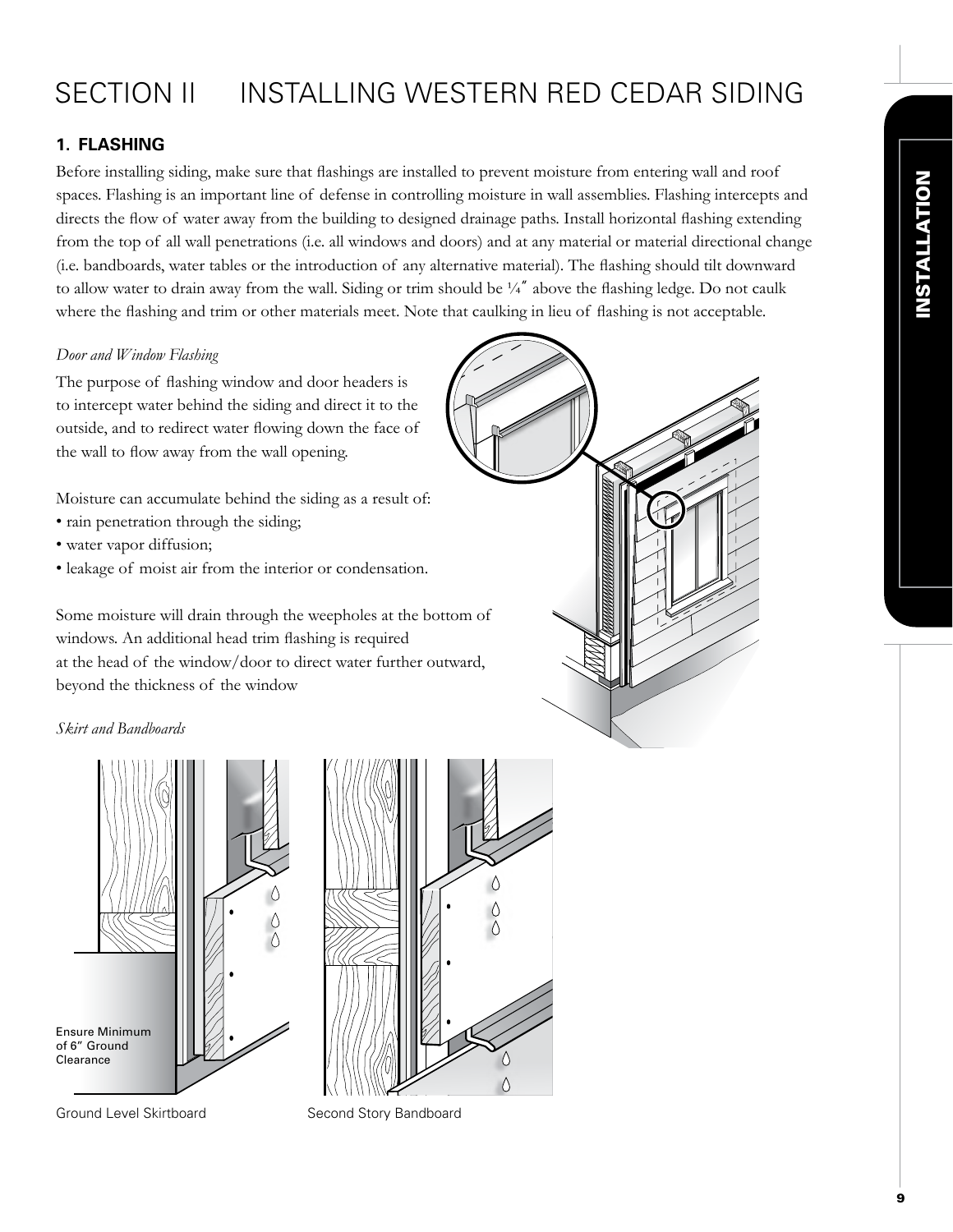#### *Fascia Flashing*

The purpose of fascia flashing is to support the shingle edge and to provide a drip edge to prevent water from running back underneath the roofing shingles and down along the fascia and soffit.

Preformed eaves flashing/drip edge should be installed under the starter course of the shingle roofing. The extension of flashing supports the edge of shingles. If eavestroughs (rain gutters) are used, the flashing edge also helps to direct the water into troughs. Fascia flashing protects both the soffit and the fascia board, and provides a drip edge at the bottom edge to direct water away from the building.



#### **2. CAULKING**

Use high-performance acrylic-latex, acrylic, acrylic-silicone, polyurethane, polysulfide or terpolymer rubber caulks or sealants to seal gaps around windows, doors, corners, and other exterior joints that are exposed to potential water intrusion. Pure silicone and clear caulks do not work well on Western Red Cedar and are not recommended. Caulking is not a permanent solution and as such requires regular maintenance. If not inspected and maintained, caulking may fail and trap water, creating severe moisture problems. Do not rely on it as the only barrier to moisture penetration. Do not caulk areas that will prevent moisture from escaping the wall cavity (e.g., under windows and around flashing).



#### **3. ROOF AND GROUND CLEARANCE**

Siding and Trim that extends down to a roof (dormers, second floors, etc.) and decks requires a minimum of a 2-inch gap to avoid wicking. Trim, such as water table or skirt boards must be a minimum of 6 inches above the grade.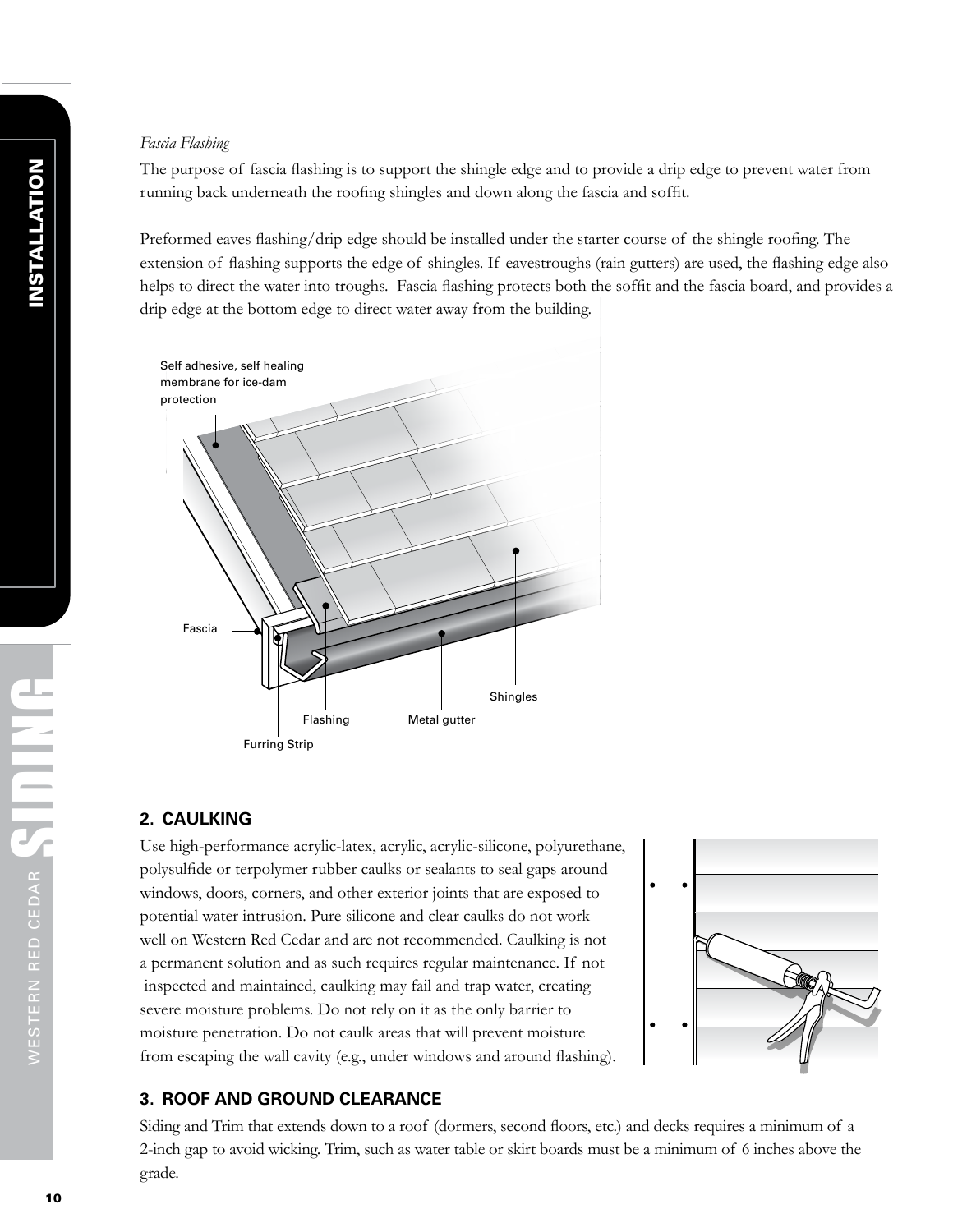# **4. INSTALLING BEVEL SIDING (ALSO KNOWN AS CLAPBOARDS)**

Spacing for the siding should be laid out beforehand. The number of board spaces between the soffit and bottom of the lowest piece of siding at the foundation should be such that the overlap is as per the table below.

Start with the bottom course using a furring strip to support the lower edge. Each succeeding course overlaps the upper edge of the previous one by a minimum of 1 inch. Rabbeted patterns are self-spacing, but leave  $\mathcal{V}^{\bullet}$ expansion clearance. Where possible, the bottom of the board that is placed across the top of the windows should coincide with the window cap.

Bevel siding should be face nailed to studs with 1¼" penetration into solid wood using one nail per piece spaced at a maximum of 24 inches on center. Place nail just above the overlap. Take care not to nail through the overlap of two pieces.

Do not reduce the siding overlap recommendations given in the installation sections of this publication. Doing so could result in damage from wind-driven water. Use the larger overlaps for unseasoned sidings to allow for shrinkage and expansion. Take care not to overdrive fasteners when using larger overlaps. Butt joints between boards should be staggered and meet on studs. Fit siding snugly to other pieces and to trim.

#### **Recommended Overlap**

| Nominal Width | <b>Overlap</b><br>(inches) |  |
|---------------|----------------------------|--|
|               | 1                          |  |
| 6             |                            |  |
| 8             | 1 to 1 1/8                 |  |
| 10            | 1 to 1 1/2                 |  |
| 12            | 1 to 2                     |  |

*\* These overlap recommendations must be followed for proper installation.*

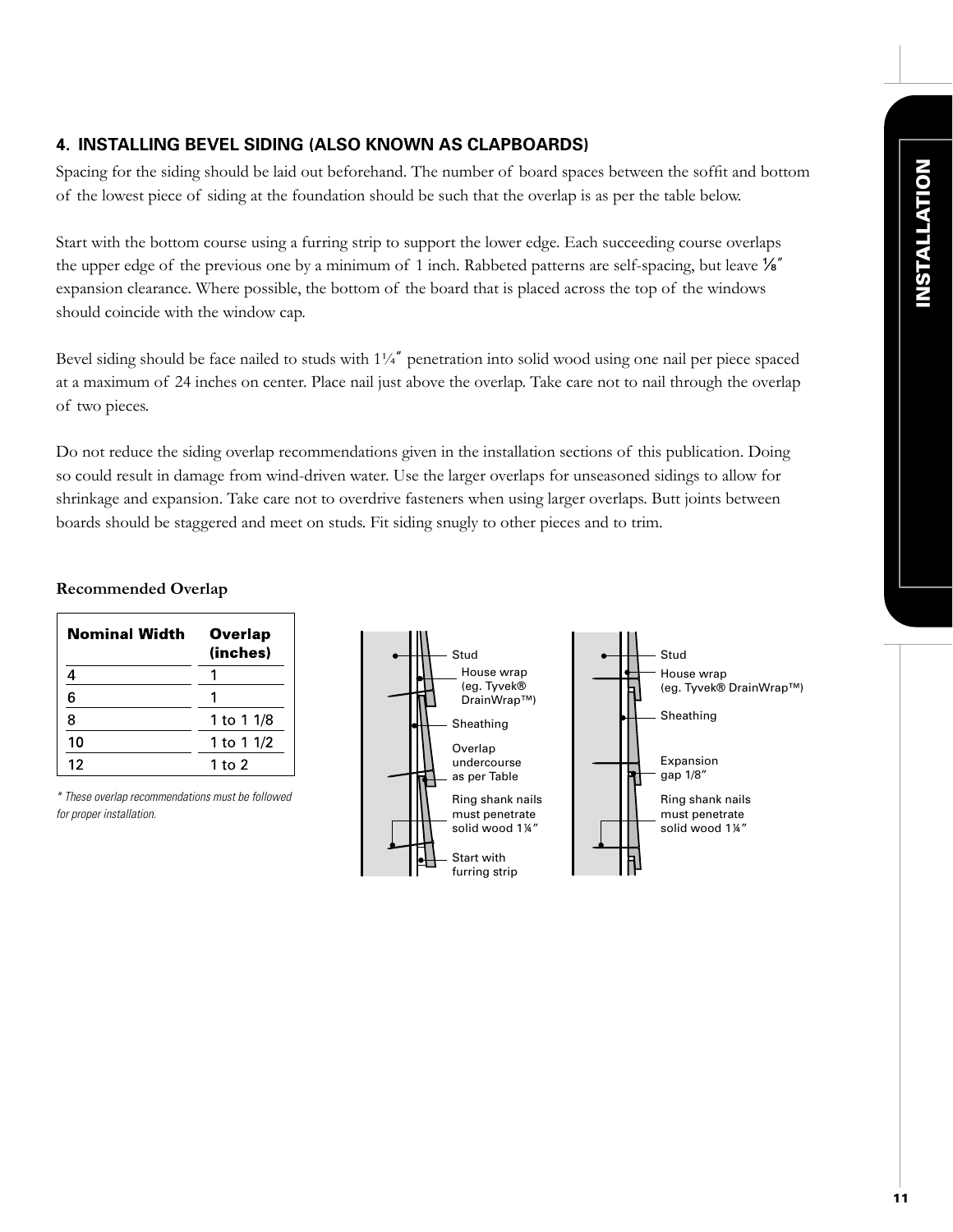## **5. INSTALLING TONGUE AND GROOVE**



Tongue and groove siding can be installed horizontally or vertically. In horizontal application, start at the bottom and work up with the groove edges facing downwards. Siding up to 6 inches wide can be blind nailed with one siding nail per bearing toe-nailed through the base of each tongue. Wider siding should be face nailed using two nails per piece. Nails must penetrate 1¼" into solid wood.

In vertical application, start at one corner with grooved edge toward the adjacent wall. Use a level or plumb line to ensure that the first board is installed plumb. The grooved edge of the first board may have to be trimmed to ensure a flush fit. Siding is nailed to horizontal blocking lines installed between studs or to furring strips. As with horizontal installation, pieces up to 6 inches can be blind nailed and wider pieces should be face nailed.

# **6. INSTALLING LAP SIDINGS**



Lap sidings can be installed horizontally or vertically. For horizontal applications, start with the bottom course and work up with the channels pointing upwards. Allow a  $\frac{1}{8}$  expansion gap between pieces if the siding is air or kiln-dried. Do not nail through overlaps. For siding up to 6 inches wide, use one nail one inch up from the lap. Face nail with two nails per piece for 8 inches patterns and wider, keeping nails 2 ½ to 3 inches apart to allow for dimensional movement without splitting. For vertical applications, siding should be nailed to horizontal blocking or furring strips.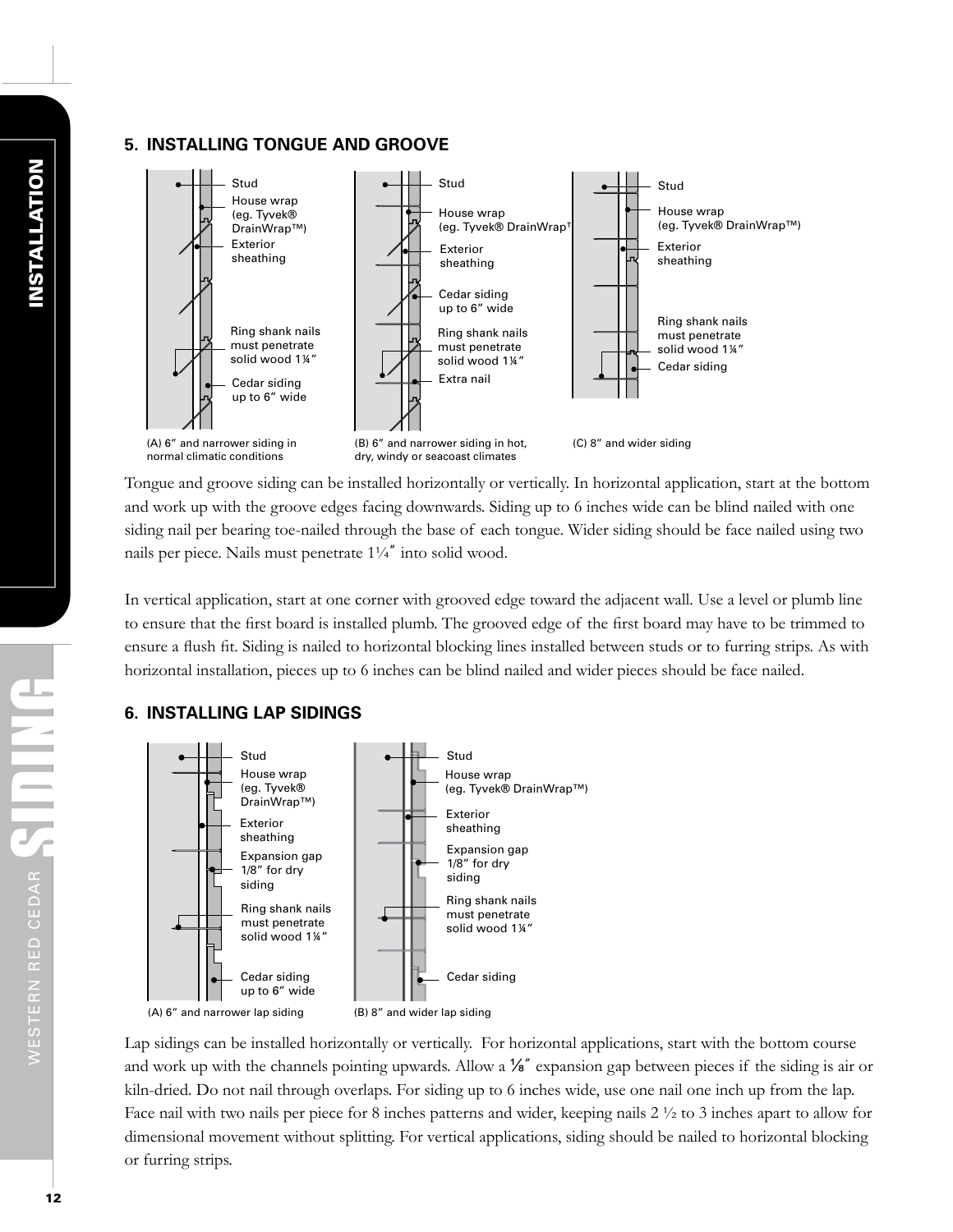# **7. INSTALLING BOARD-AND-BATTEN SIDING**



Board-and-Batten is a vertical pattern created using cedar boards and battens of various widths for a wide range of appearances. For nominal 6 inches boards spaced ½" apart, battens should overlap by a least ½". With wider boards, increase batten overlap proportionately. While there are no set widths for board-and-batten siding, an attractive combination is 1x3 battens with 1x10 boards.

Siding should be nailed to horizontal blocking lines or to furring strips. Boards up to 6 inches wide should be fixed with one nail per bearing driven through the center of the board. The overlying batten covering the gap between boards should be attached with one nail per bearing, the shank passing between the edges of the under boards. Use two nails per bearing on boards 8 inches and wider placing the nails 2 ½ to 3 inches apart.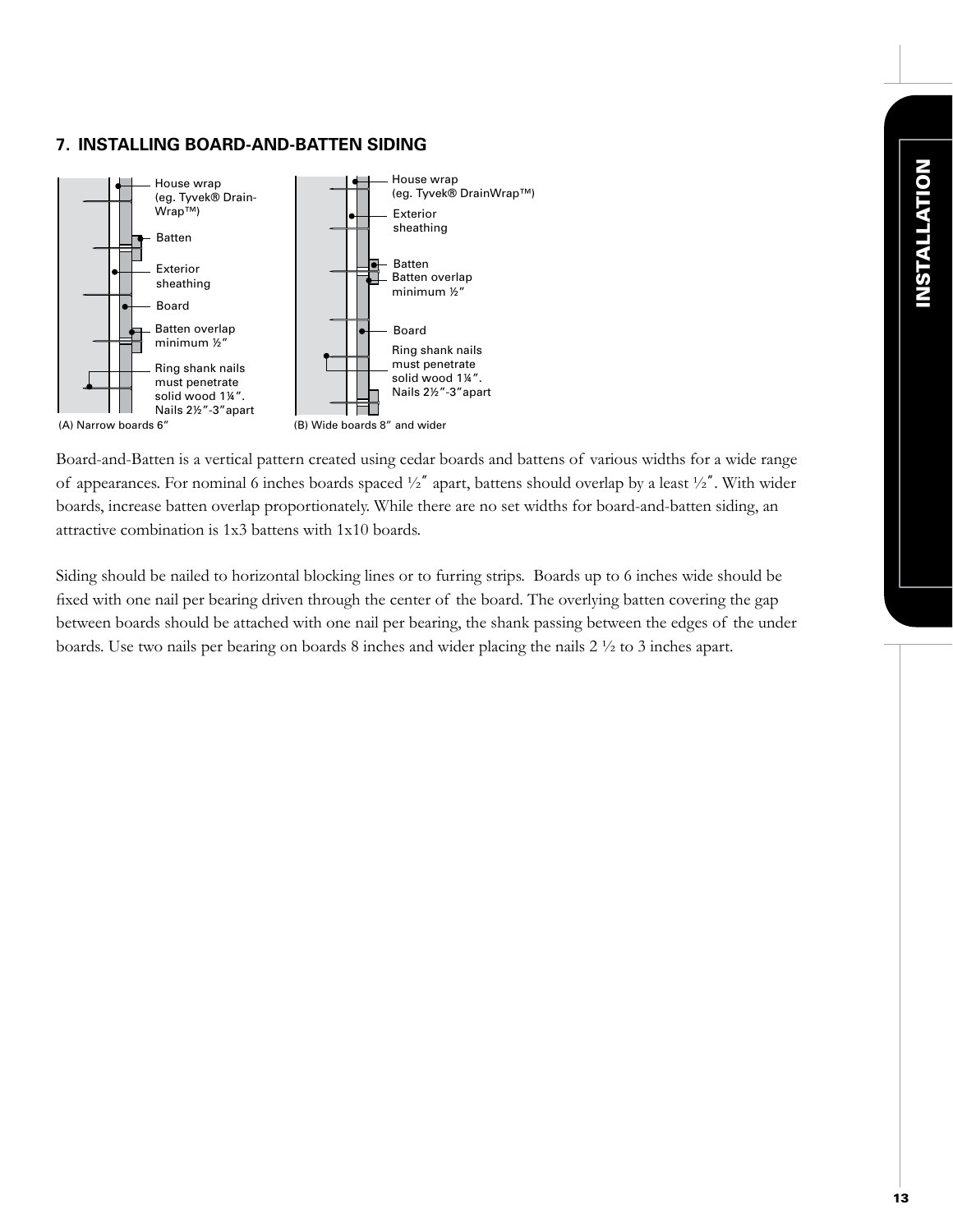There are two main methods used for outside corners. The choice depends primarily on the desired appearance but also the experience and skill of the installer.

Mitered corners offer a professional looking finish. They are most commonly used with horizontally applied siding applications such as bevel. Mitered corners require good carpentry skills. They must fit tightly for the full depth of the miter.



(A) Mitered Corners

Corner boards are a popular and easier alternative to mitered corners. Thickness of the corner board will depend on the thickness of the siding. The most common are nominal one inch or nominal 5⁄4" thick. Width is a matter of taste and proper proportion. Corner boards are applied to the sheathing with siding fitting tightly against the narrow edge of the boards, allowing for expansion and an adequate caulking bead. The corner boards and the ends of the siding are nailed to the corner studs, which anchor the wood for a maintenance-free joint. Designing roofs with an eaves overhang to protect corners from weathering also helps ensure trouble-free joints. Always apply primer or stain to end cuts. With corner boards, there is the choice of applying them next to the siding or over top of the siding as shown here.



As in the above illustration, at inside corners, siding is frequently butted against a 2 x 2 trim strip. It can also be butted against adjoining walls with a trim strip used to cover the joint.

# **9. FIELD JOINTS**

When butt jointing siding, cut ends at 45 degree angles to form an overlapping joint. This is particularly important for vertical installation. Ensure joints meet on studs, blocking or furring strips with the nail penetrating solid wood at least 1¼".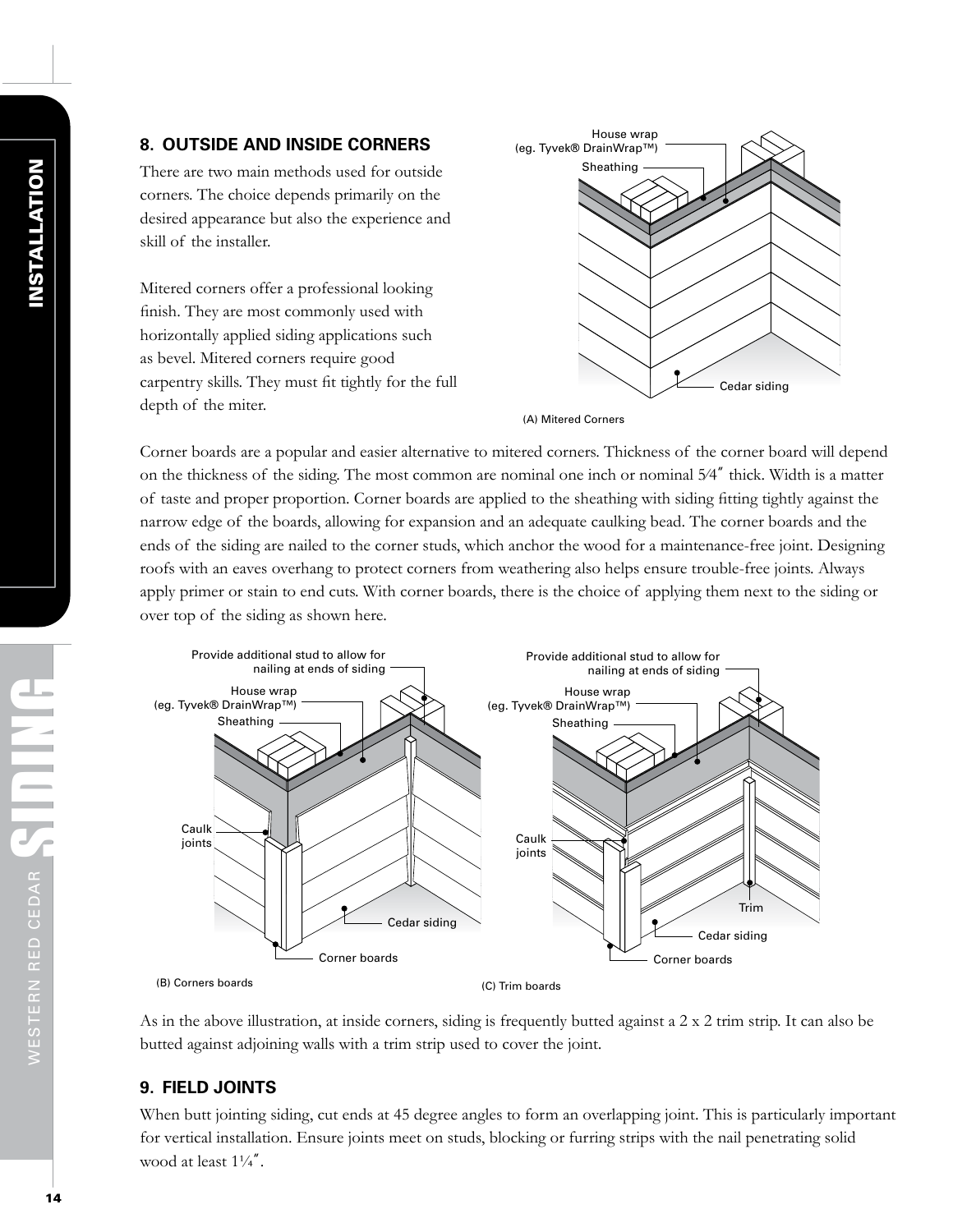# SECTION III SIDING INSTALLATION QUICK TIPS

All installers should learn and follow "best practices" in order to deliver a better job for their customer and reduce callbacks.

# **DO:**

- Follow local and national building codes.
- Follow WRCLA installation instructions.
- Purchase from WRCLA members, distributors and retailers.
- Use construction techniques to create easy drainage planes to shed water accumulations.
- Finish Western Red Cedar ASAP! Factory finish or apply coatings prior to installation if possible. Always touch up field cuts.
- 'Acclimatize' Western Red Cedar siding before you install it.
- Use the correct fasteners: 304 or 316 grade stainless steel, aluminum, or hot dipped galvanized (as per ASTM A-153).
- Nail all Western Red Cedar siding into 1¼" of solid wood.
- Ensure butt joints are made over solid wood to provide secure nailing. Join two pieces of siding with a mitered butt joint.
- Visit: RealCedar.com or call 866 778 9096 for more information.

# **DO NOT:**

- Allow Western Red Cedar to 'Weather' before applying a finish coating to the Cedar.
- Use electroplated or mechanical galvanized fasteners that do not conform to ASTM A-153.
- Install Western Red Cedar siding without acclimatizing.
- Fasten Western Red Cedar siding only to the sheathing material.
- Nail through two layers of siding.
- Fail to finish the end cuts during installation.
- Attempt to 'blind nail' bevel siding/clapboards.
- Install or paint over wet siding.
- Use caulking sealant as a substitute for flashing.
- Place siding in direct contact with concrete, masonry, top soil, mulch, patios, porches and/or roofs.